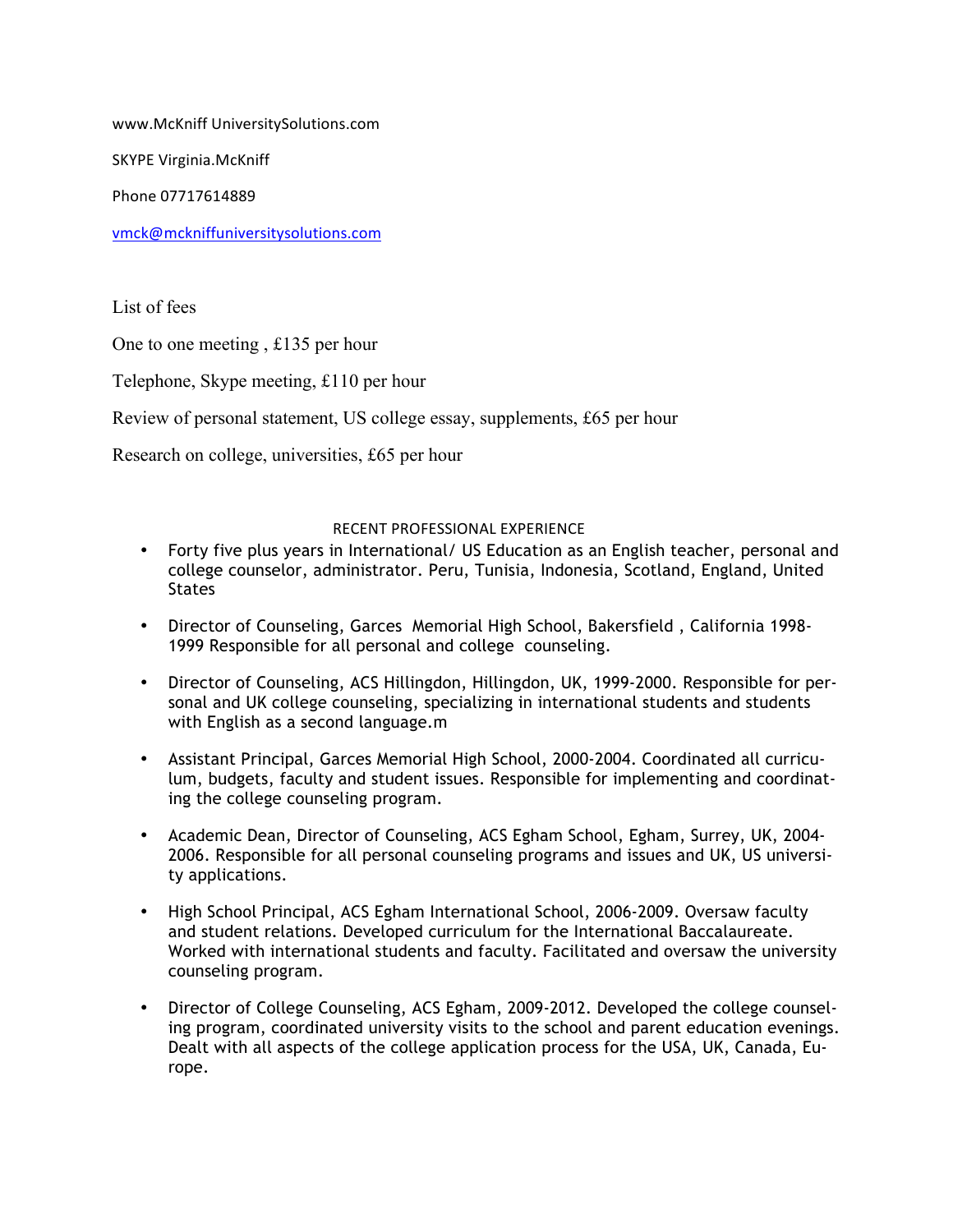• Independent college/ university, 2012- present. Advises students on all aspects of the university application process in the UK, USA, Canada, Europe.

# EXPERIENCE IN UNIVERSITY/ COLLEGE COUNSELING

- Extensive knowledge and understanding of US college and university system
- Extensive knowledge and understanding of UCAS and UK universities
- International admissions advisor with extensive experience working with international students
- Extensive experience with students who have special learning needs
- Visits top US and UK universities regularly
- Well developed contacts with admissions personnel at US and UK universities
- Member of IACAC, CIS, HECA, IECA

### RECENT UNIVERSITY AND COLLEGE PLACEMENTS

UK

• Oxford, Cambridge, LSE, Imperial, Kings, UCL, Warwick, York, Liverpool, Birmingham, Manchester, Royal Holloway, Queen Mary, Sussex, Edinburgh, St Andrews, Glasgow, Exeter, Loughborough, Kent, Lancaster, Nottingham, Royal Holloway, Oxford Brookes, Newcastle, Hull/ York Medical School, Brighton/ Sussex Medical School, Bath, University of Strathclyde, St Mary's Twickenham, University of Surrey, University of Reading, Brunel, University of East Anglia, Portsmouth, Southampton, Newcastle, Bristol, Stirling, University of the Arts, University of the Creative Arts, Arts University Bournemouth.

#### USA

- Princeton, University of Chicago, Carnegie Mellon, Georgetown, George Washington, Brown University, HarvardUniversity, American University, NYU, Northeastern, Boston College, Boston University, Emerson College, Bryn Mawr, Dartmouth, William and Mary, University of Virginia, Pomona, University of Pennsylvania, Stanford University, Yale University, Colorado State University, Syracuse University, McGill University, Rensselaer Polytechnic Institute, Worcester Polytechnic University, Baylor University, Bucknell, University, Pitzer College, Providence College, Bryant University, Colorado College, University of San Diego, University of Miami, University of Vermont, University of Richmond, University of Tampa, Richmond, the American International University in London,UCLA, Sarah Lawrence, University of Texas, Columbia, University of Richmond, Florida Tech, Marist College, Lehigh, Columbia ( Chicago), UC Berkeley, UC Santa Barbara, Carnegie Mellon, Florida Tech, Marist College, Davidson College, Elon
- Canada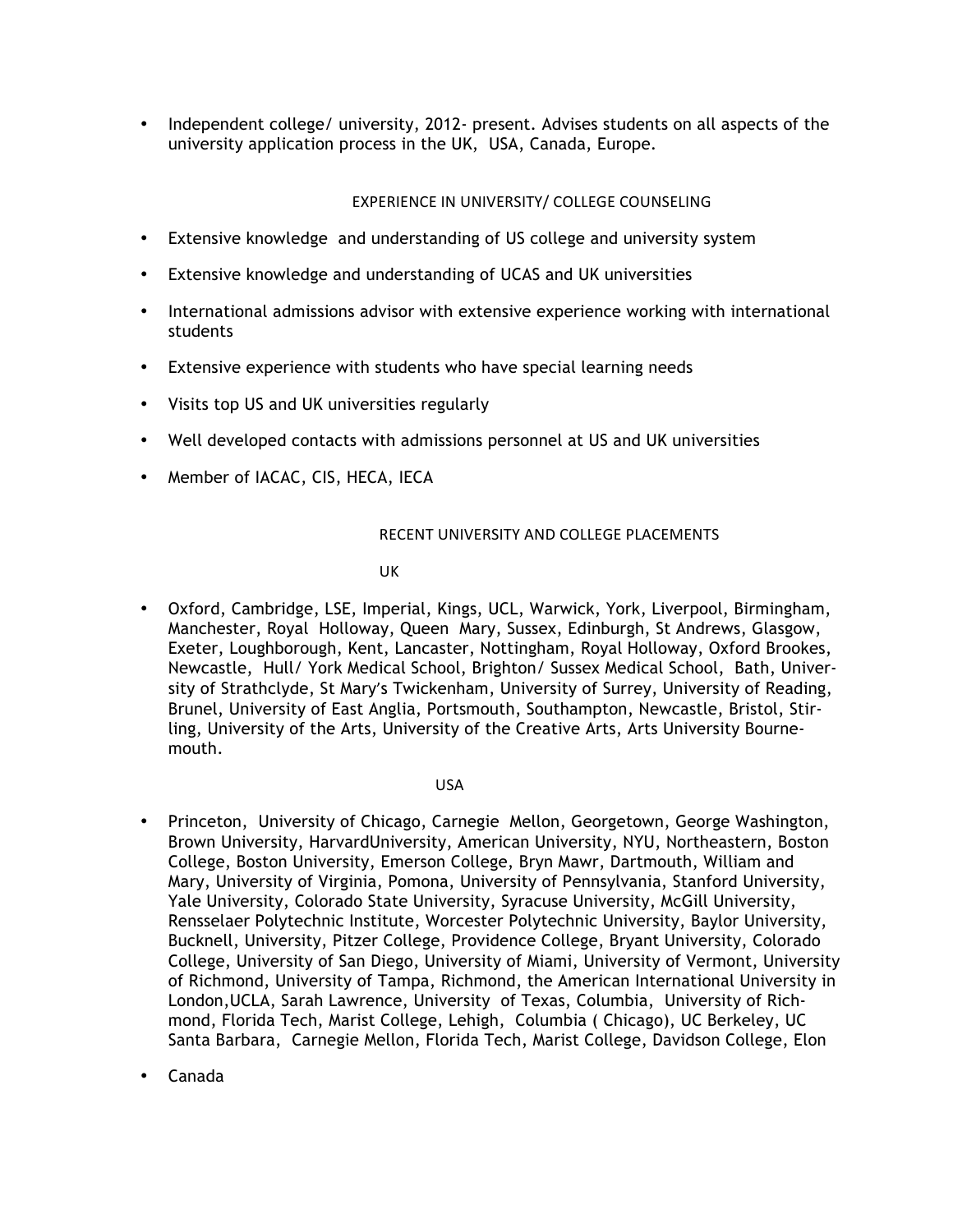- McGill, University of Toronto, University of British Columbia, Queens University, University of Calgary, University of Western Ontario, Carelton, Guelph.
- Europe
- University College, Utrecht; Rotterdam School of Management , Leiden University, ;IE, Segovia , Spain; American University of Paris, Brocconi University', Italy. '

### SERVICES OFFERED

- Available for one to one consultation, by phone , email or SKYPE
- Assessment of student's academic record- grades, test scores, predicted grades, exam results
- Assessment of student's interests, activities, skills, talents
- Help student develop an academic and extracurricular profile
- Help student develop an appropriate and realistic university/ college list
- Ensure that student chooses schools that provide the best 'fit " for the student
- Help with filling out all applications
- Make application stand out- careful review of application, qualifications and essays
- Assist student with meeting all deadlines
- Extensive help with brainstorming and editing the personal statement, college essays and supplements. I will never write the essay for the student but will provide guidance on writing strategies and understanding what the questions are asking.
- Information, assistance and preparation with standardized testing
- Plan and develop university/ college visits to US and UK
- Expert guidance through the entire admissions process
- Assist with the athletic recruiting process at US schools
- Evaluate options for financial aid, scholarships
- Subject specific Preparation and tuition for UK university interviews
- Guidance and preparation for US and UK college interviews